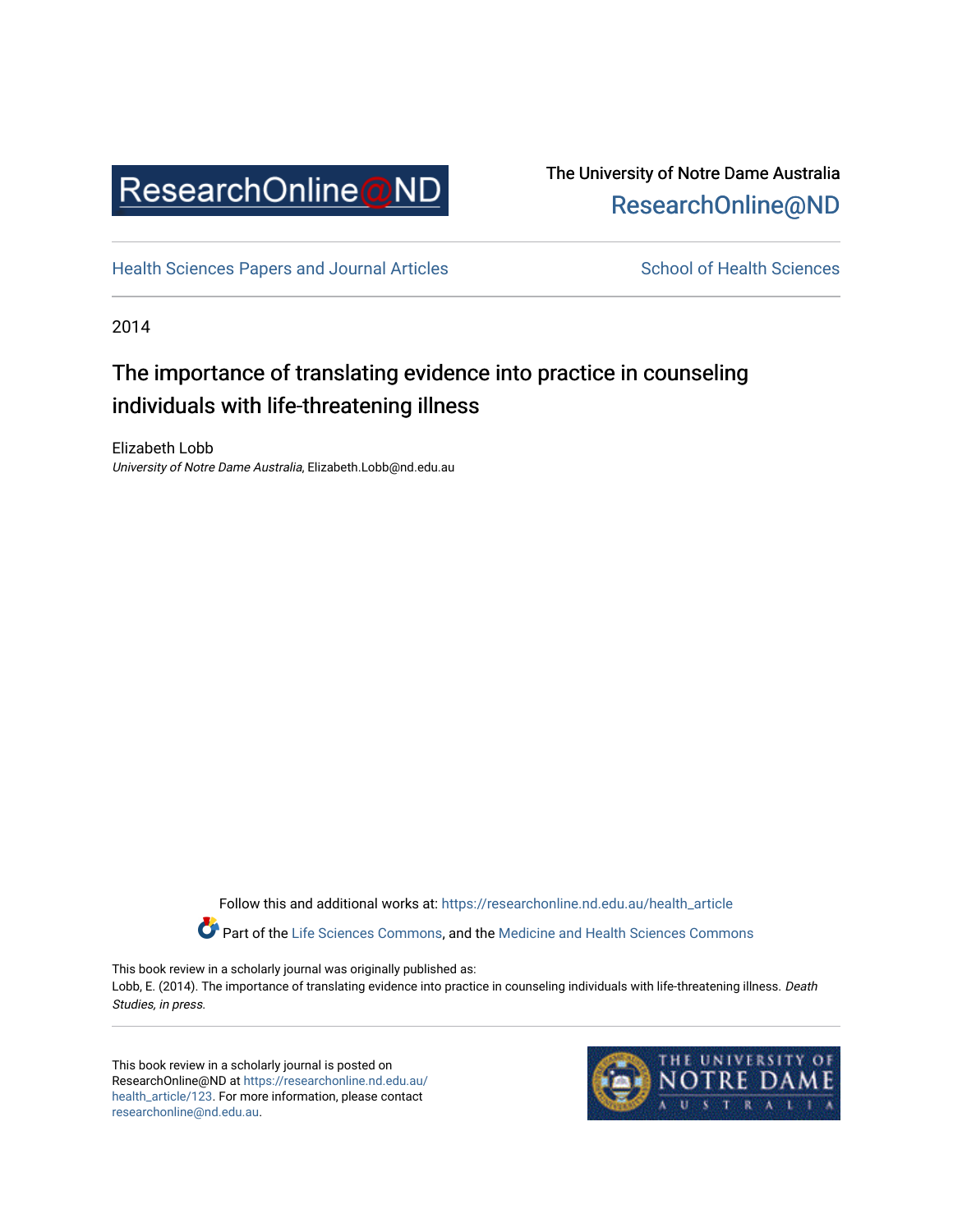The Importance of Translating Evidence into Practice in

Counseling Individuals with Life-Threatening Illness

A review of *Counseling Individuals with Life-Threatening Illness* (2nd Edition) by Kenneth J Doka. New York: Springer Publishing Company, 2013. 324 pp. (ISBN: 978-0826195814). \$60.00. Reviewed by Elizabeth Lobb.

Kenneth J. Doka is the editor of *Omega* and the author of *Disenfranchised Grief: New Directions, Challenges, and Strategies for Practice* (Research Press, 2002) and co-author with Terry L. Martin of *Grieving Beyond Gender; Understanding the Ways Men and Women Mourn* (Routledge, 2010).

Elizabeth Lobb has established national and international research collaborations and pursued independent multi-disciplinary clinical collaborations in oncology, haematology, cancer genetics, and palliative care for 17 years. She has worked clinically as a bereavement counselor for 26 years. Her research interests include the communication of prognosis in metastatic cancer, doctor/patient communication, the needs of patients with high grade gliomas and their carers, bereaved carers of women with ovarian cancer, couple communication on end of life issues and complicated grief. Along with several co-authors, she wrote "Communicating with Realism and Hope: Incurable Cancer Patients' Views on the Disclosure of Prognosis" (*Journal of Clinical Oncology*, **23**(6), 1278-1288),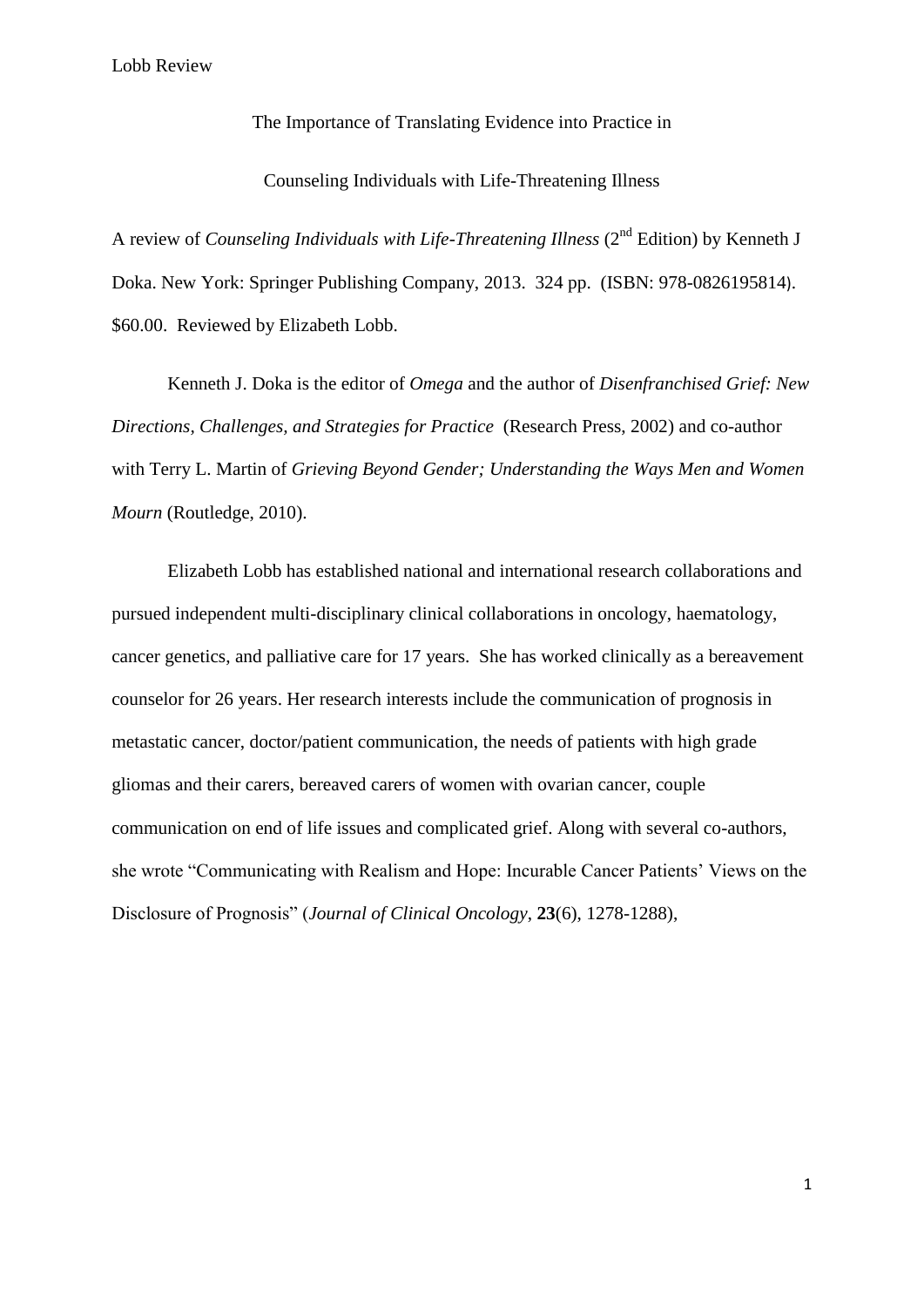The strength of this book is the author's extensive clinical experience spanning 40 years. It provides both the experienced counselor and those new to the field with grounding in theory and practice and importantly provides examples of clinical encounters with practical examples of how to accompany persons who cross that invisible threshold and enter the landscape of living with a life threatening illness, often unexpectedly. In Doka's words:*"The 2 nd edition incorporates new material that reflects advances in the care of persons with lifethreatening illness"(p 3).* To peruse the Table of Contents for this book is to introduce the reader to the trajectory of a life-threatening illness and its influence on individuals and their families. This journey may not be as logical or coherent as the Chapters suggest, but the humanity and compassion of the author creates a tapestry of whole person care which, when examined, leaves few threads untethered.

This review focuses on the importance of incorporating research evidence into clinical practice. The author's competence with the grief literature is evident; however, several sections in this book reflect a lack of familiarity of emerging and current research in oncology and palliative care.

### **The role of optimism and remaining positive in cancer survival**

It is a popular belief that the psychological response to a diagnosis of cancer influences survival in patients; however, research has produced contradictory results. Whilst Doka acknowledges that *"….some question claims of longer survival* (p.119), this issue needs to be more equivocally addressed. A systematic review of the literature of the effects of coping with cancer identified 12 studies examining the prognostic value of fighting spirit for cancer progression and survival, with most of them having negative findings. (Petticrew, Bell. & Hunter, 2002) Overall, the authors found little evidence of the influence of psychological factors on cancer progression and survival. Since this systematic review, a 10-

2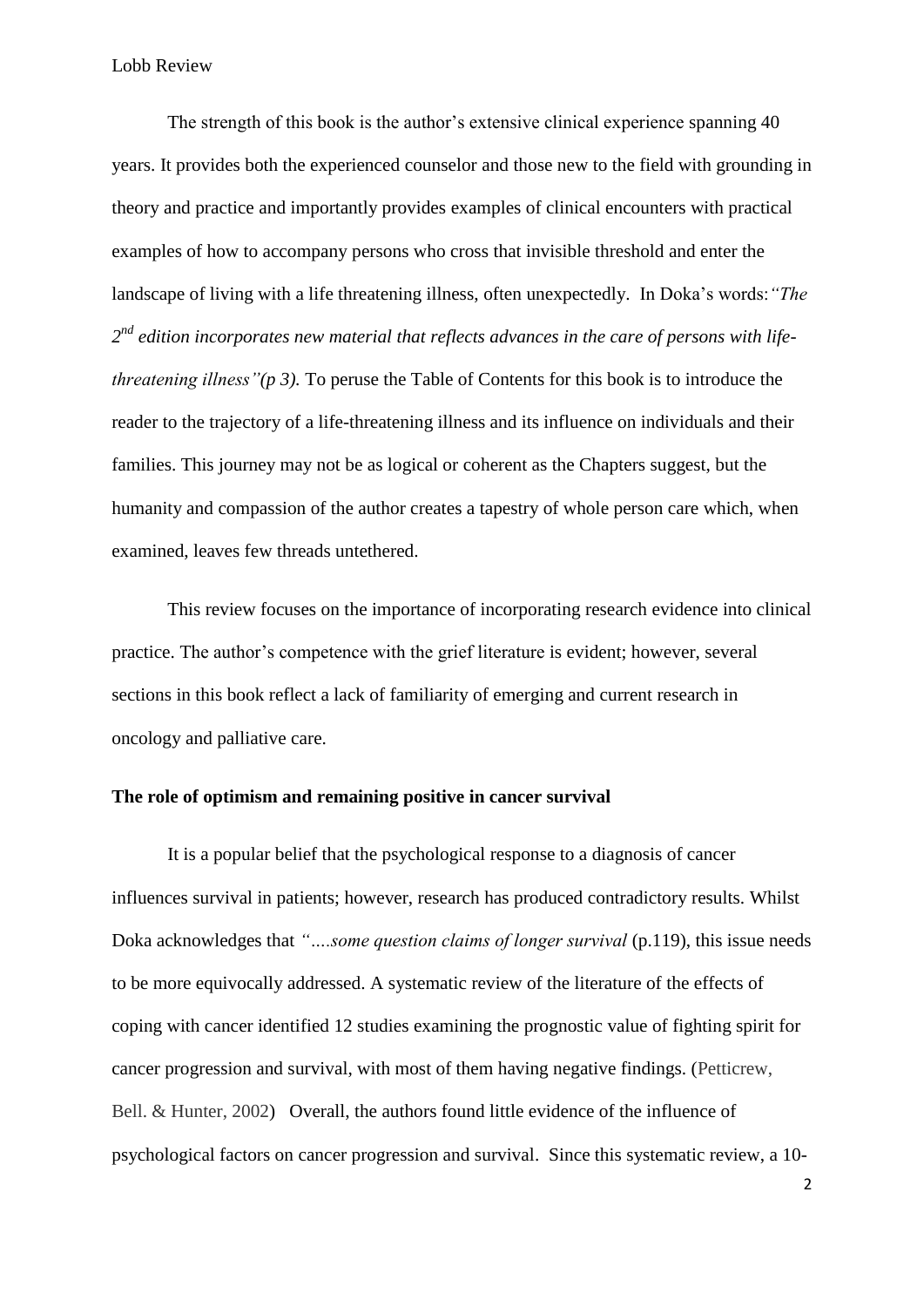year follow-up study found that fighting spirit conferred no advantage for survival (Watson, Homewood, Haviland, & Bliss,. 2004). More recently, studies in non-small cell lung cancer found there was no evidence that a high level of optimism prior to treatment enhanced survival in patients. (Coyne & Tennen, 2010; [Schofield,](http://www.ncbi.nlm.nih.gov/pubmed?term=Schofield%20P%5BAuthor%5D&cauthor=true&cauthor_uid=15022297) [Ball,](http://www.ncbi.nlm.nih.gov/pubmed?term=Schofield%20P%5BAuthor%5D&cauthor=true&cauthor_uid=15022297) [Smith,](http://www.ncbi.nlm.nih.gov/pubmed?term=Smith%20JG%5BAuthor%5D&cauthor=true&cauthor_uid=15022297) [Borland,](http://www.ncbi.nlm.nih.gov/pubmed?term=Borland%20R%5BAuthor%5D&cauthor=true&cauthor_uid=15022297) [O'Brien,](http://www.ncbi.nlm.nih.gov/pubmed?term=Borland%20R%5BAuthor%5D&cauthor=true&cauthor_uid=15022297) [Davis,](http://www.ncbi.nlm.nih.gov/pubmed?term=Davis%20S%5BAuthor%5D&cauthor=true&cauthor_uid=15022297) [Olver,](http://www.ncbi.nlm.nih.gov/pubmed?term=Davis%20S%5BAuthor%5D&cauthor=true&cauthor_uid=15022297) [Ryan,](http://www.ncbi.nlm.nih.gov/pubmed?term=Ryan%20G%5BAuthor%5D&cauthor=true&cauthor_uid=15022297) & [Joseph,](http://www.ncbi.nlm.nih.gov/pubmed?term=Joseph%20D%5BAuthor%5D&cauthor=true&cauthor_uid=15022297) 2004). This is not to deny the role of optimism which "may significantly influence mental and physical well-being by the promotion of a healthy lifestyle as well as by adaptive behaviours and cognitive responses, associated with greater flexibility, problem-solving capacity and a more efficient elaboration of negative information" (Conversanol, Rotondo, Lensi1, Della Vista, Arpone, & Reda, 2010, p. 25); however, to date there is little evidence of benefit to survival.

#### **The wish to die at home**

Research has shown that up to 90% of people with advanced cancer or other life limiting illnesses prefer to be cared for at home, and the majority wish to die at home too. (Higginson & Sen-Gupta, 2000) If congruent with patient wishes, dying at home can assist family members' perceptions of a"good death." But when care needs are complex and/or unstable, maintaining patients at home becomes challenging, and availability of support services is among the most important variables enabling home death (Aoun, Kristjanson, Currow, & Hudson, 2005). Without the necessary support, patients who prefer to stay at home may seek care in acute, subacute, or residential facilities due to fear of excess suffering and a wish to reduce caregiver burden (Agar, Currow, Shelby-James, Plummer, Sanderson, & Abernethy, 2008). Agar et. Al. (2008) concluded that there are two conversations to be had: "preference for current place of care and preference for care at the time of death. Place of care is not a euphemism for place of death; and further research is needed to delineate these" (p. 787). Clinical implications suggest that patient and caregiver preferences may not

3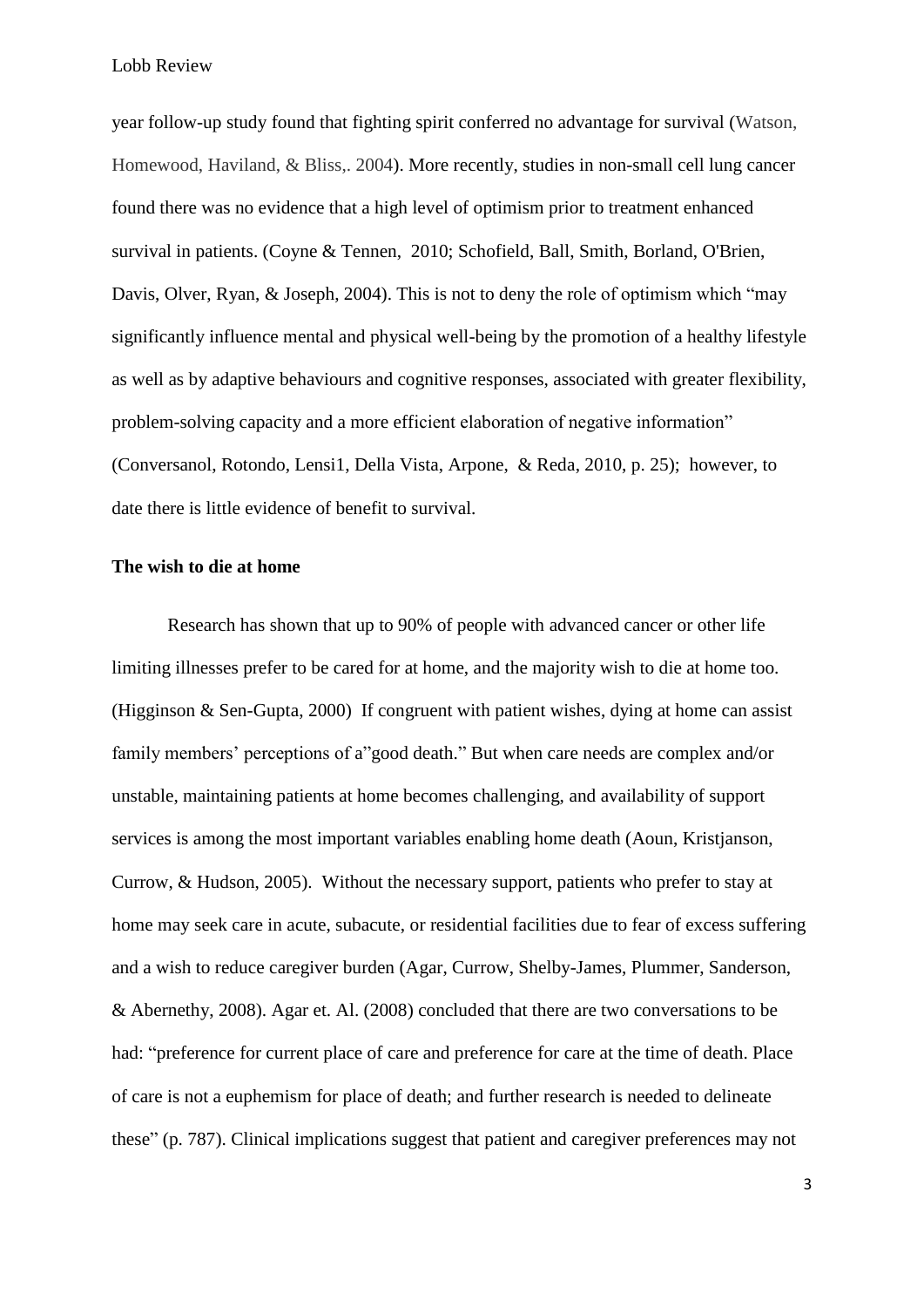match, and issues such as carer fatigue and/or perceived competence in caring need to be explored.

#### **Breaking Bad News**

Much research has been undertaken to improve communication with patients for instance, breaking bad news. As an example, the following mnemonic in the oncology setting has been developed. – SPIKES (Baile, Buckman, Lenzi, Glober, Beale, & Kudelka, 2000)

S – SETUP. Set up the situation so it has a good chance of going smoothly

 $P = PERCEPTION$ . Find out the patient's perception of the medical situation

 $I = INVITATION$ . Find out how much information the patient wants

 $K = KNOWLEDGE$ . Use language that matches the patient's level of education

 $E = EMPATHISE$ . Use empathic statements to respond to patient emotions

S = SUMMARISE AND STRATEGISE. Summarise the clinical information and make a plan for the next step

### **Psychiatric disturbances**

The statement that "*Psychiatric disturbances are far more common among persons with life threatening illness*" (p 89) needs to be put into context as recent research does not provide support for the common clinical assumption that the prevalence of depression and anxiety disorders increases as death nears. In a recent study of 298 patients, closeness to death was not associated with higher rates of mental disorders. (Lichtenthal, Nilsson, Zhang, Trice, Kissane, Breitbart, & Prigerson, 2009).

### **Model of disease trajectories**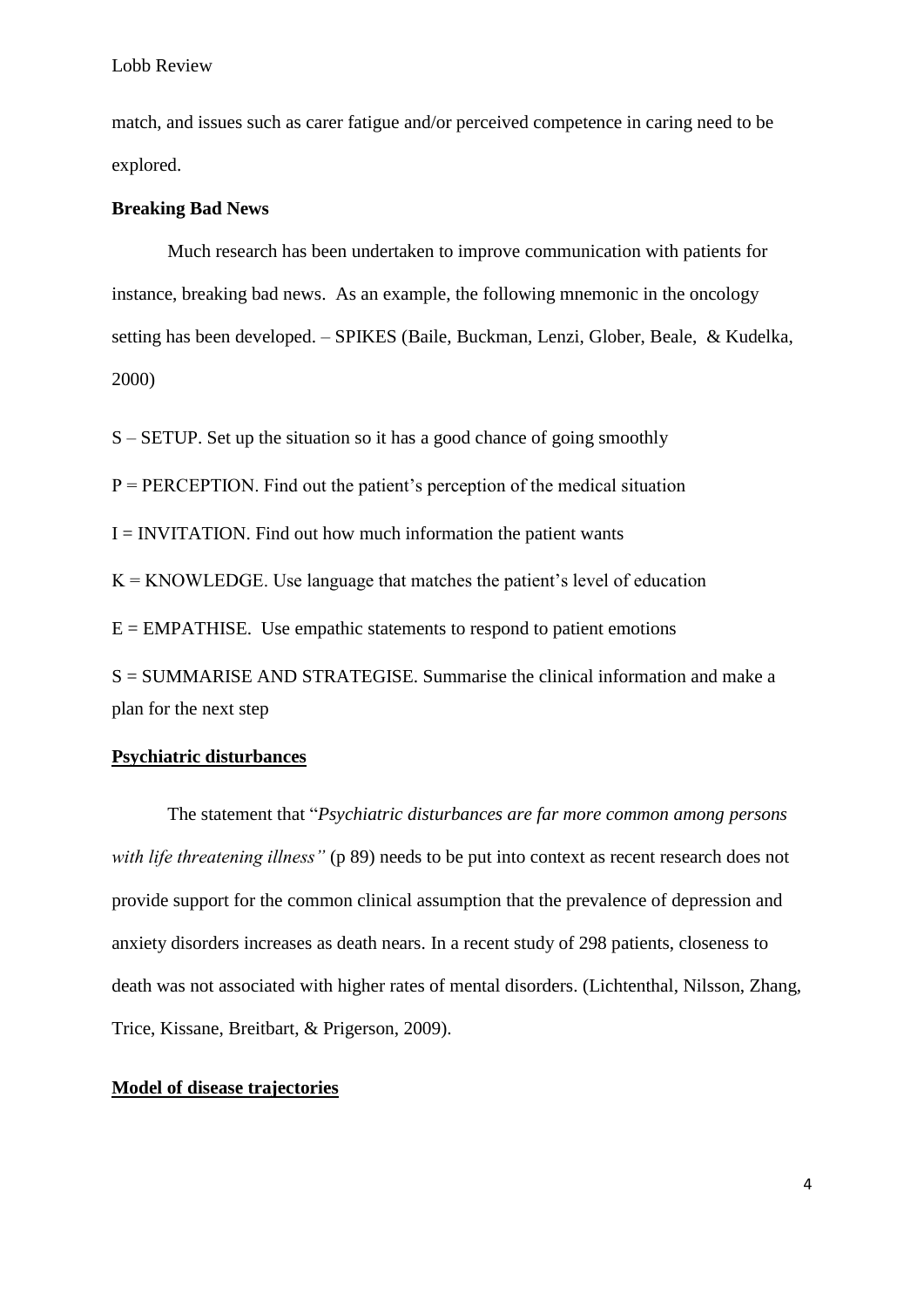An examination of the trajectory of disease identified by Glaser and Strauss (1968) and reported on page 108 could be enhanced by a more recent model. The well-established Trajectories of Functional Decline developed by Lynn and Adamson (2003) plots the common trajectories of cancer and organ failure. The model acknowledges that with improved treatments individuals live longer – and more chronic diseases such as renal failure or congestive heart failure has a varied pattern, with frequent crises and lulls. This phenomenon has implications for carer fatigue and also for the planning of clinical services and interventions.

#### **Desire for information and preference for involvement in decision making**

The image of patient as protagonist "*who sets the pace and direction for the ensuing drama*" (p. 4) is useful, but the reader needs to consider the body of literature on preferences for patient involvement in decision making which indicates that patients vary in their desire for involvement in their care. Patients' decision-making preferences and need for information have been found to be highly dependent on their health. For example, patients whose disease had worsened before their consultation with a medical oncologist, appeared to maintain a preference for the doctor to make decisions, while those who were attending for routine follow-up were more likely to prefer more information and involvement over time.

The majority of studies that have measured patient preferences for involvement in decision making have found that the collaborative role, or shared decision making, is most preferred. However, some studies have found that over 30% - 40% of patients prefer to remain passive, deferring to their physicians on treatment-related matters. Particular patient profiles have been identified for those wanting active involvement in decision making. These profiles include younger patients, who are female and of higher education. Variables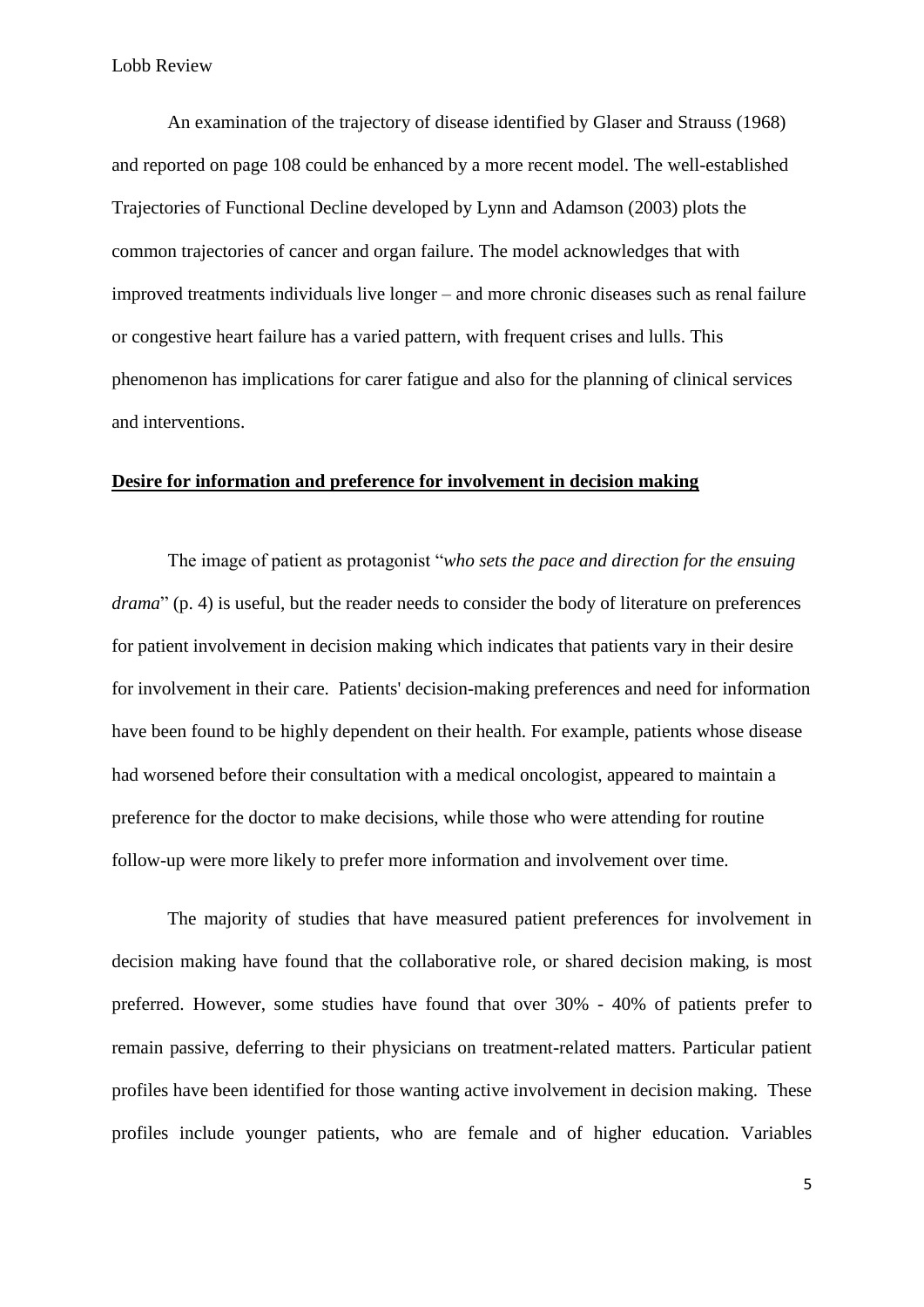predictive of a passive role preference include lower educational attainment, older age, male gender, and disease severity (see Hack, et al 2005 for a full review).The implications for clinical practice are that counselors need to be aware that preferences change and patients may welcome an opportunity to rehearse conversations that may be challenging or uncharacteristic for them.

#### **Language**

I have some concerns over some of the language used in the book, for example, use of the term "a growth" to define cancer (p.112). Counselors who are unable to use the correct language feed into the fear that has historically prevented cancer patients from asking questions leading to a misunderstanding of the goals of treatment and ultimately prognosis. (Dunn, Patterson, Butow, Herbert, Smart, & Tattersall, 1993). The use of the generic term "caregivers" is confusing at times and needs to be qualified that there are "professional" caregivers and even within this stream there are differing roles and responsibilities, and then there are the family caregivers which Doka addresses in Chapter 12.

I agree with Doka in the use of the word "terminal." Patients do not like the term, interjecting that they are not waiting for a train or a bus and declaring that they are living with their disease, not dying from it. End of life care can take on a broader representation and refers to the period of time when a person is living with an advanced, progressive, lifelimiting illness. Estimating when someone will die is very difficult. It is more useful to identify those for whom increasing disability and illness will lead to their death sometime in the next year. Palliative care (in Australia at least) describes designated specialist services provided by an interdisciplinary team of specialist palliative care professionals whose substantive work is with people approaching the end of life.

6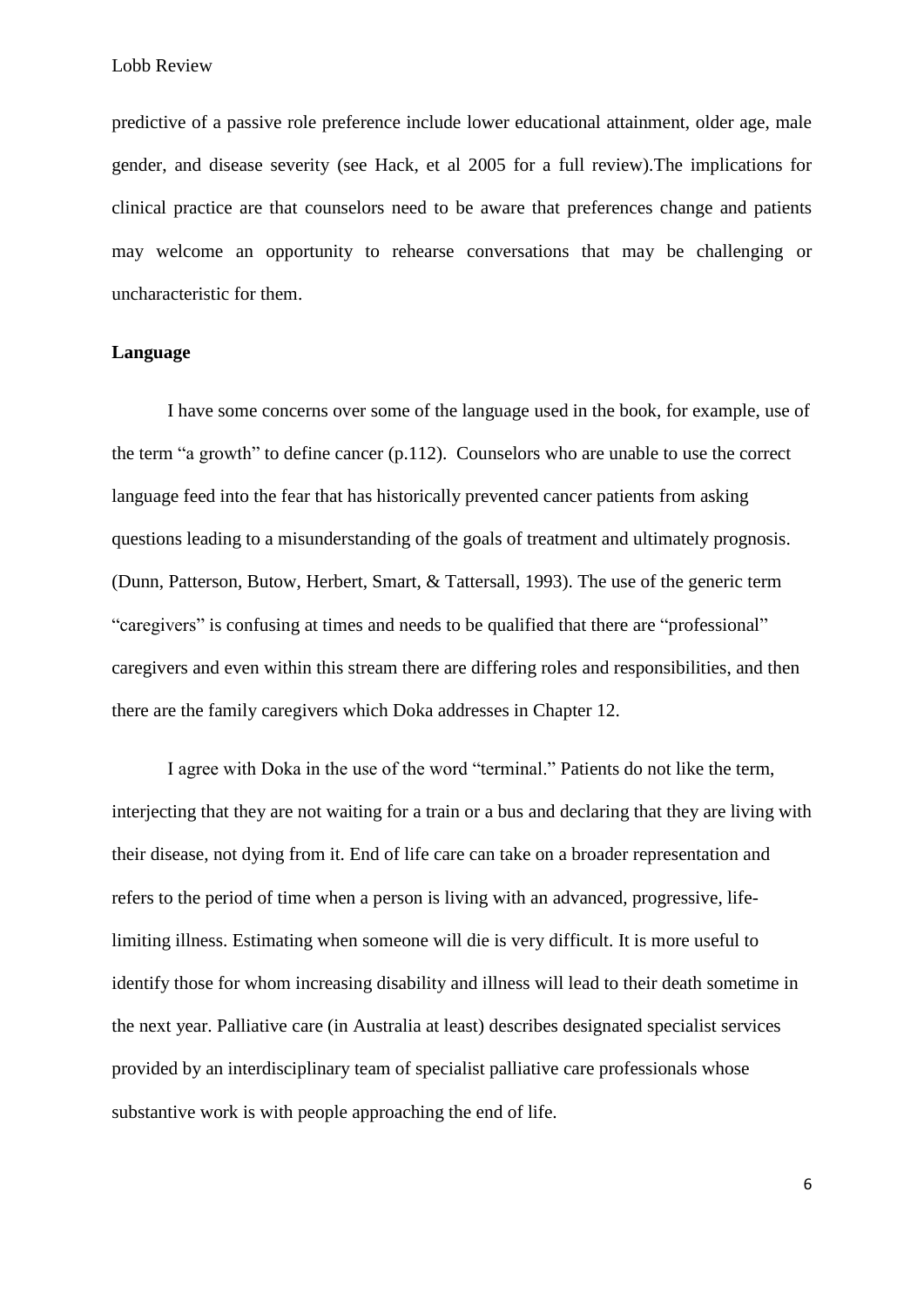Chapters  $7 - 10$  represent for me, as a clinician, the best aspects of the book. Drawing on his 40 years of experience Doka takes the reader from Understanding the Illness Experience to the Pre-diagnostic Phase, the Crisis of Diagnosis, the Chronic Phase of Illness and the Terminal Phase with practical, empathic, and educative counseling skills and case histories structured well in a logical manner and drawn from "real life". Doka provides a brave and realistic statement about touch (p. 215). "*Ill persons should never be touched or hugged without their permission, for touch may be physically painful, psychologically uncomfortable or culturally inappropriate"*. It is also refreshing to hear the word "sex" used in discussing life-threatening illness and a frank approach to identifying intimacy, bodyimage, and sexual difficulties. By acknowledging that *"Life-threatening illness is not only a medical crisis, it is a social, psychological and spiritual crisis as well,"* Doka addresses the relatively new concept of whole person care.

In conclusion, this is a practical reference book for clinicians. Researchers in oncology and palliative care may find some of the out-dated references frustrating, but one could never doubt the clinical skills and experience of the author. The book is a valuable addition to the repertoire of those who work and support those individuals and families living with a life-threatening illness.

#### **References**

- Agar, M., Currow, D.C., Shelby-James, T.M, Plummer, J., Sanderson, C. & Abernethy, A.P. (2008). Preference for place of care & place of death in palliative care: are these different questions? *Palliative Medicine,* 22(7),787-795.
- Aoun, S.M., Kristjanson, L.J., Currow, D.C., & Hudson, P.L. (2005). Caregiving for the terminally ill: at what cost? *Palliative Medicine,*19, 551-555.

Baile, W.F., Buckman, R., Lenzi, R., Glober, G., Beale, E.A. & Kudelka, A.P. (2000)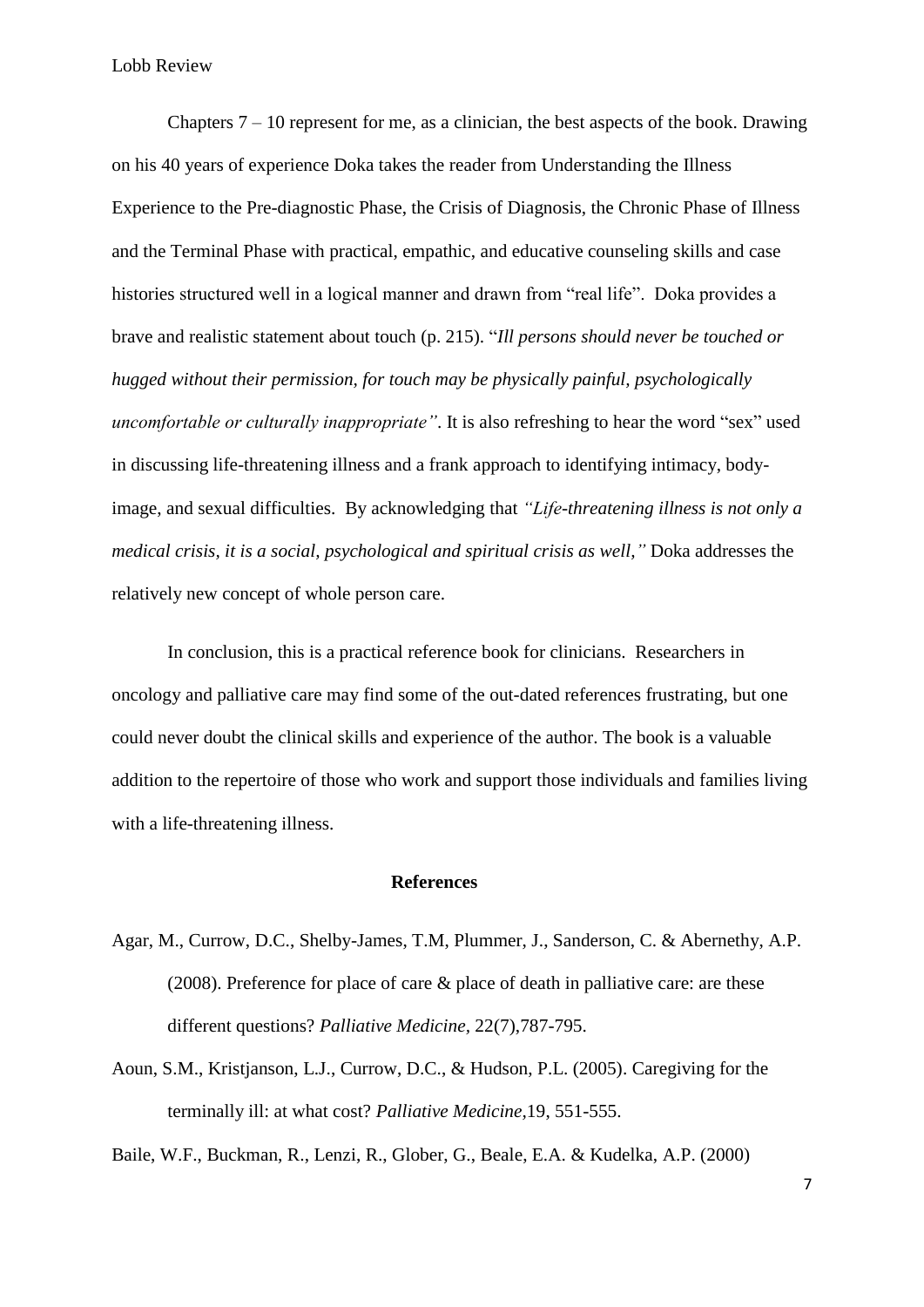"SPIKES-A six-step protocol for delivering bad news: Application to the patient with cancer." *Oncologist*, 5, 302-11.

- Conversano1, C., Rotondo, A., Lensi1, E., Della Vista, O., Arpone, F. & Reda, M.A. (2010). Optimism and Its Impact on Mental and Physical Well-Being. *Clinical Practice & Epidemiology in Mental Health, 6,* 25-29.
- Coyne, J.C., & Tennen, H. (2010) Positive psychology in cancer care: Bad science, exaggerated claims and unproven medicine. *Annals of Behavioral Medicine*, 39(1), 16-26.
- Dunn, S.M., Patterson, P.U., Butow, P.N., Herbert, H., Smart, W.H., Tattersall, M.H.N. (1993). Cancer by another name: A randomised trial of the effects of euphemism and uncertainty in communicating with cancer patients. *Journal of Clinical Oncology,* 11, 989-996.
- Higginson, I.J. & Sen-Gupta, G.J.A. (2000) Place of care in advanced cancer: A qualitative systematic literature review of patient preferences. *Journal of Palliative Medicine,* 3, 287-300.
- Lichtenthal, W.G., Nilsson, M., Zhang, B., Trice, E.D., Kissane, D.W., Breitbard, W., Prigerson, H.G. (2009). Do rates of mental disorders and existential distress among advanced stage cancer patients increase as death approaches. *Psycho-oncology* 18, 50- 61.
- Lynn, J., & Adamson, D. (2003) Living well at the end of life: Adapting health care to serious chronic illness in old age. Santa Monica, Calif. RAND Corporation, WP-137

Petticrew, M., Bell, R. & Hunter, D. (2002.) Influence of psychological coping on survival